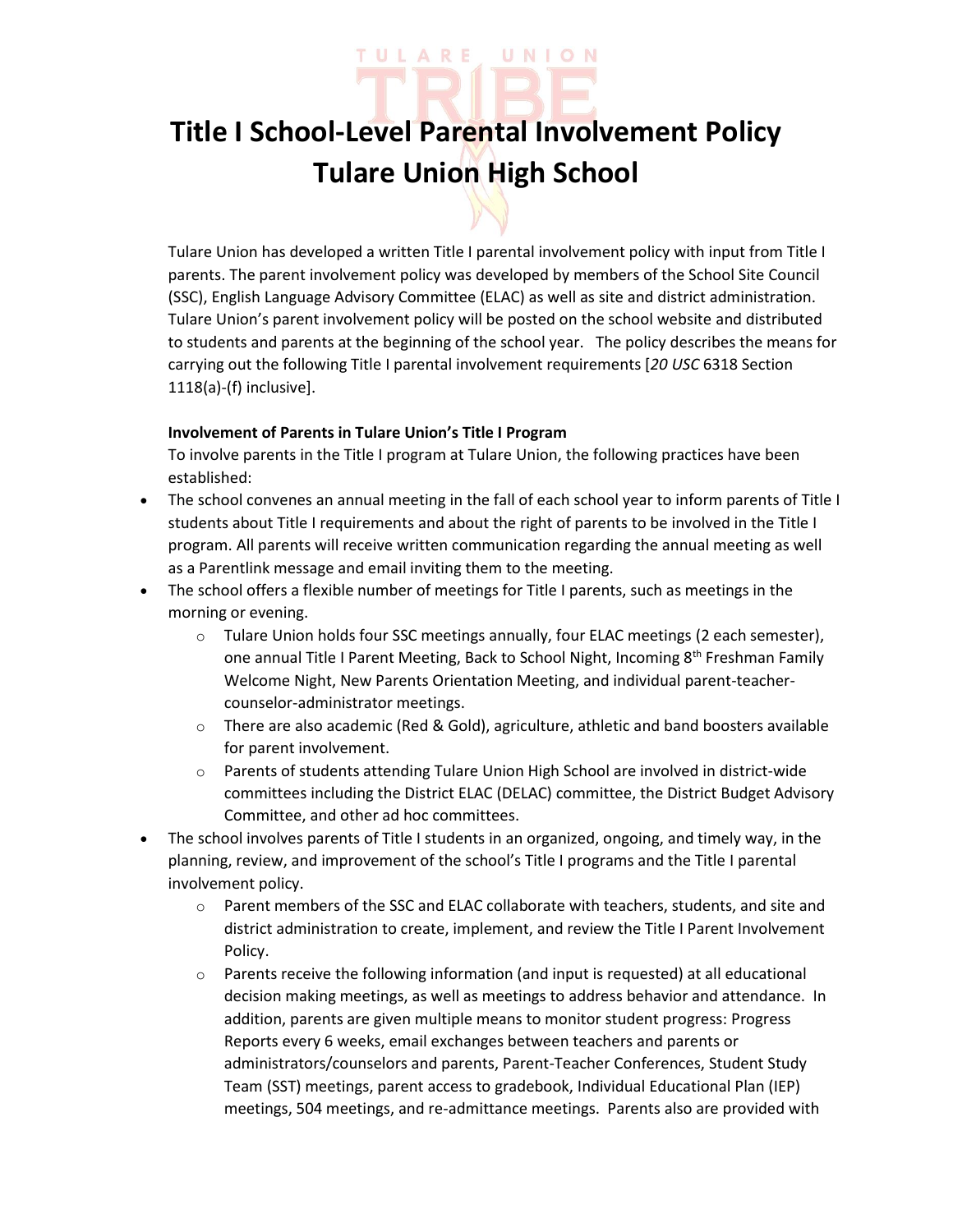general communication via our school and district website, our district technology app, Back to School Night, parent newsletters, Parentlink automated telephone and electronic messaging system, and teacher, counselor and administrator emails.

- The school provides parents of Title I students with timely information about Title I programs.
	- An annual Title I meeting will be held in the fall semester. All parents will receive written communication along with a telephone message in advance explaining the purpose of the meeting.
	- $\circ$  Students identified as needing additional support in English and mathematics are placed in courses designed specifically to support these students.
	- $\circ$  Tutoring is provided in core academic areas to students who are struggling with curriculum.
- The school provides parents of Title I students with an explanation of the curriculum used at the school, the assessments used to measure student progress, and the proficiency levels students are expected to meet.
	- $\circ$  CAASPP reports are mailed to parents explaining proficiency levels by subject area.
	- $\circ$  Course descriptions are published in our district Course Catalog that is posted on our district website.
- If requested by parents of Title I students, the school provides opportunities for regular meetings that allow the parents to participate in decisions relating to the education of their children.
	- $\circ$  Tulare Union High School encourages parents to attend and participate in decision making at School Advisory, SSC, and ELAC meetings.

#### **School-Parent Compact**

Tulare Union distributes to all parents a school-parent compact. The compact, which has been jointly developed with parents, outlines how parents, the entire school staff, and students will share the responsibility for improved student academic achievement. It describes specific ways the school and families will partner to help children achieve the State's high academic standards. It addresses the following legally required items, as well as other items suggested by parents of Title I students.

- The school's responsibility to provide high-quality curriculum and instruction
- The ways parents will be responsible for supporting their children's learning
- The importance of ongoing communication between parents and teachers through, at a minimum, parent-teacher conferences; frequent reports on student progress; access to staff; opportunities for parents to volunteer and participate in their child's education; and opportunities to observe and participate in student activities.

The school-parent compact was created with the input of parents, teachers, non-classroom staff, and students. Tulare Union High School distributes the school-parent compact to all parents at the beginning of each school year.

#### **Building Capacity for Involvement**

Tulare Union engages Title I parents in meaningful interactions with the school. It supports a partnership among staff, parents, and the community to improve student academic achievement. To help reach these goals, the school has established the following practices.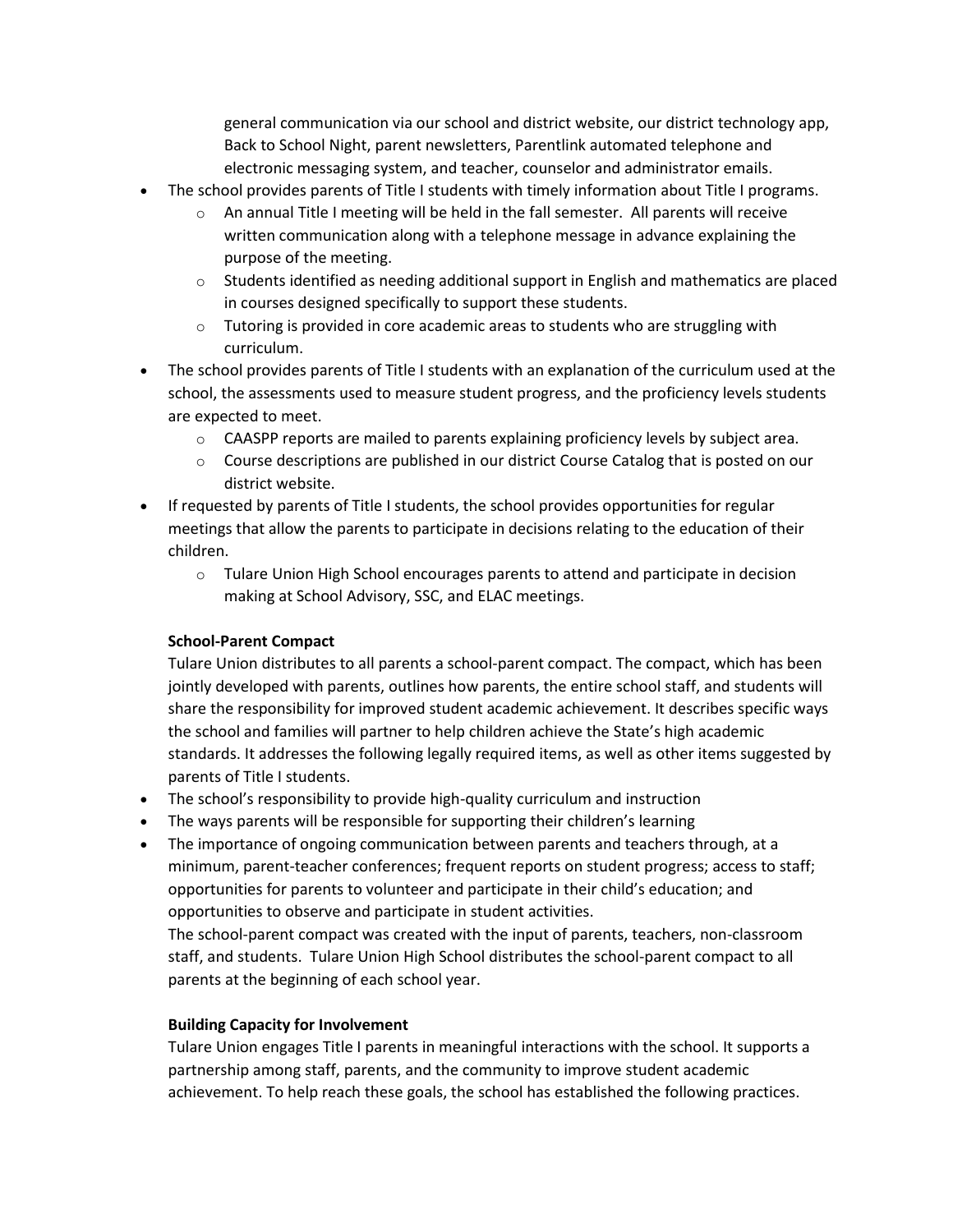- The school provides Title I parents with assistance in understanding the State's academic content standards, assessments, and how to monitor and improve the achievement of their children.
	- $\circ$  An annual Title I meeting will be held in the fall semester. All parents will receive written notification in advance explaining the purpose of the meeting.
	- $\circ$  Students identified as needing additional support in English and mathematics are placed in an English support course and/or an Algebra support class.
	- $\circ$  Tutoring is also provided in core academic areas to students who are struggling with the curriculum.
- The school provides Title I parents with materials and training to help them work with their children to improve their children's achievement.
	- $\circ$  All families receive parent newsletters at the beginning or the school year, in the fall and in the spring.
	- o Parents are invited to School Site Council Meetings, Advisory Meetings, ELAC, Parent Institute for Quality Education (PIQE), and various parent education events throughout the school year.
- The school educates staff members, with the assistance of Title I parents, about the value of parent contributions, and in how to work with parents as equal partners.
	- o Parents are encouraged to fully participate in the education of their child.
	- $\circ$  Parent members of the SSC and ELAC collaborate with teachers, students, and site and district administration to create, implement, and review the Title I Parent Involvement Policy.
- The school coordinates and integrates the Title I parental involvement program with other programs, and conducts other activities that encourage and support parents in more fully participating in the education of their children.
	- o PIQE program is offered yearly for all parents.
	- $\circ$  Parents communicate with teachers, counselors and administrators via email, phone calls and during conferences.
	- o Parents are invited to all SST, IEP, 504, and re-admittance meetings.
	- $\circ$  Parents are encouraged to access their students' academic performance and attendance via the school's gradebook program and TJUHSD app.
- The school distributes Information related to school and parent programs, meetings, and other activities to Title I parents in a format and language that the parents understand.
	- $\circ$  All parents are encouraged to utilize our school website for current information and valuable resources.
	- o Tulare Union hosts four SSC meetings annually, four ELAC meetings (2 each semester), one annual Title I Parent Meeting, Back to School Night, Incoming 8<sup>th</sup> Freshman Family Welcome Night, New Parents Orientation Meeting, and individual parent-teachercounselor-administrator meetings. There are also academic (Red & Gold), agriculture, athletic and band boosters available for parent involvement. Parents of students attending Tulare Union High School are involved in district-wide committees including the District ELAC (DELAC) committee, the District Budget Advisory Committee, and other ad hoc committees. Translators can be made available for all parent meetings.
- The school provides support for parental involvement activities requested by Title I parents.